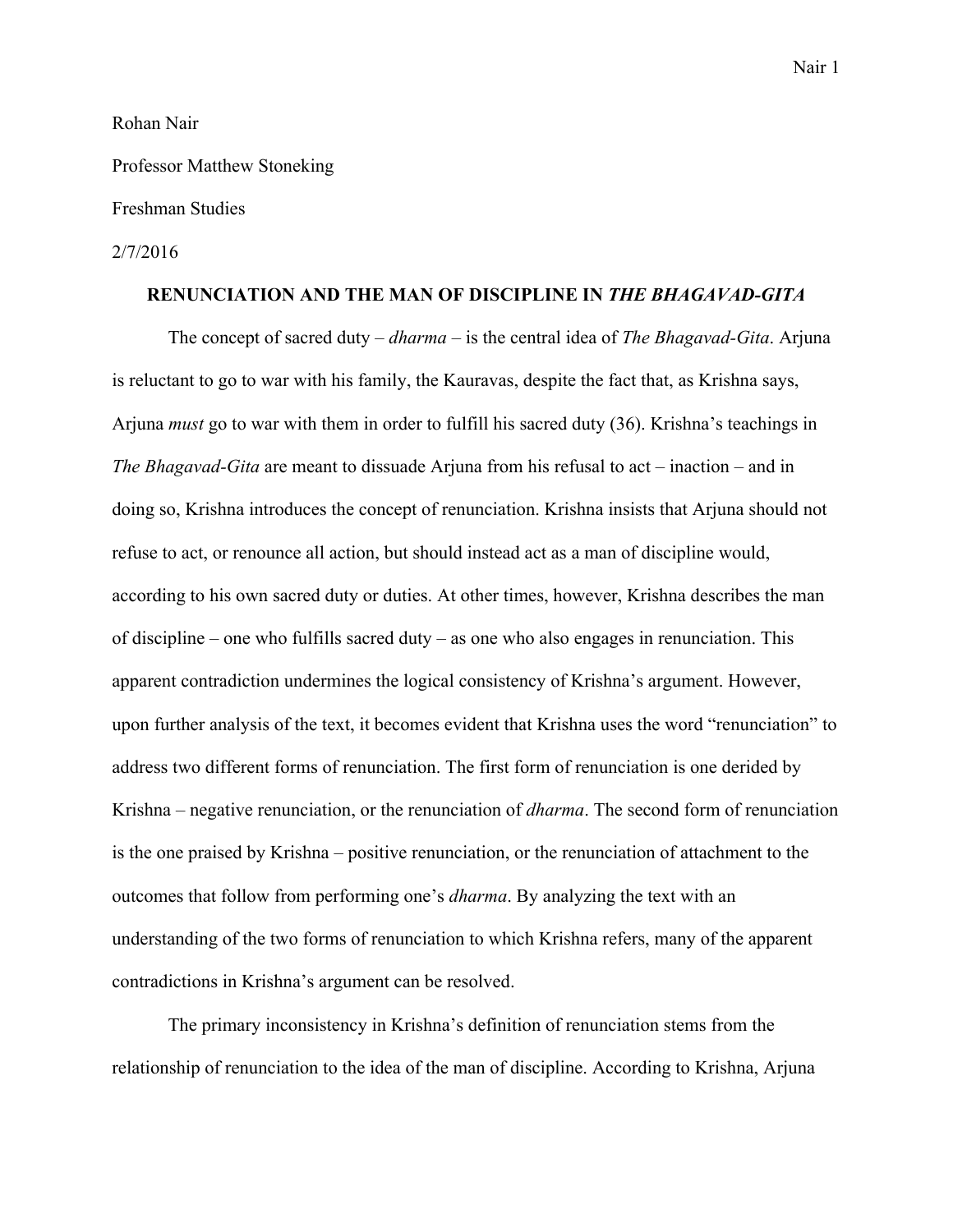must *be* a "man of discipline" (72), which Krishna initially expounds upon in the Third Teaching: "Earlier I taught the twofold basis of good in this world… for men of discipline, action" (43). In the next verse, to elaborate on the nature of the man of discipline, Krishna introduces the concept of renunciation: "A man cannot escape the force of action by abstaining from actions; he does not attain success just by renunciation" (43). From these two verses, it follows that the man of discipline does not participate in renunciation. As, according to Krishna, a man of discipline – one who performs disciplined action – does not renounce, it's clear that disciplined action and renunciation are not the same thing. In the Sixth Teaching, however, Krishna seems to make the opposite claim: "One who does what must be done without concern for the fruits is a man of renunciation and discipline" (65). In this case, Krishna has described the man of discipline as one who also engages in renunciation, despite the fact that he had previously made a distinction between renunciation and disciplined action. Krishna's inconsistent use of the concept of renunciation presents serious problems in terms of maintaining the cohesiveness of the message of *The Bhagavad-Gita*.

In order to reconcile these contradictory conceptions of renunciation, it's necessary to use two definitions of the word "renunciation" to interpret the text. Krishna clarifies his position on renunciation in the Eighteenth Teaching of *The Bhagavad-Gita*: "Renunciation of prescribed action is inappropriate" (136). Renunciation of prescribed action – sacred duty, or *dharma –* is negative renunciation, the form of renunciation that is not performed by a man of discipline. To renounce one's *dharma* is the "way of dark inertia" (136), and is precisely what Krishna is trying to prevent Arjuna from doing, in convincing him to go to war against his family. When Krishna discusses the type of renunciation that a man of discipline should *not* engage in, he refers to this negative definition of renunciation. When Krishna refers to the man of discipline as a renouncer,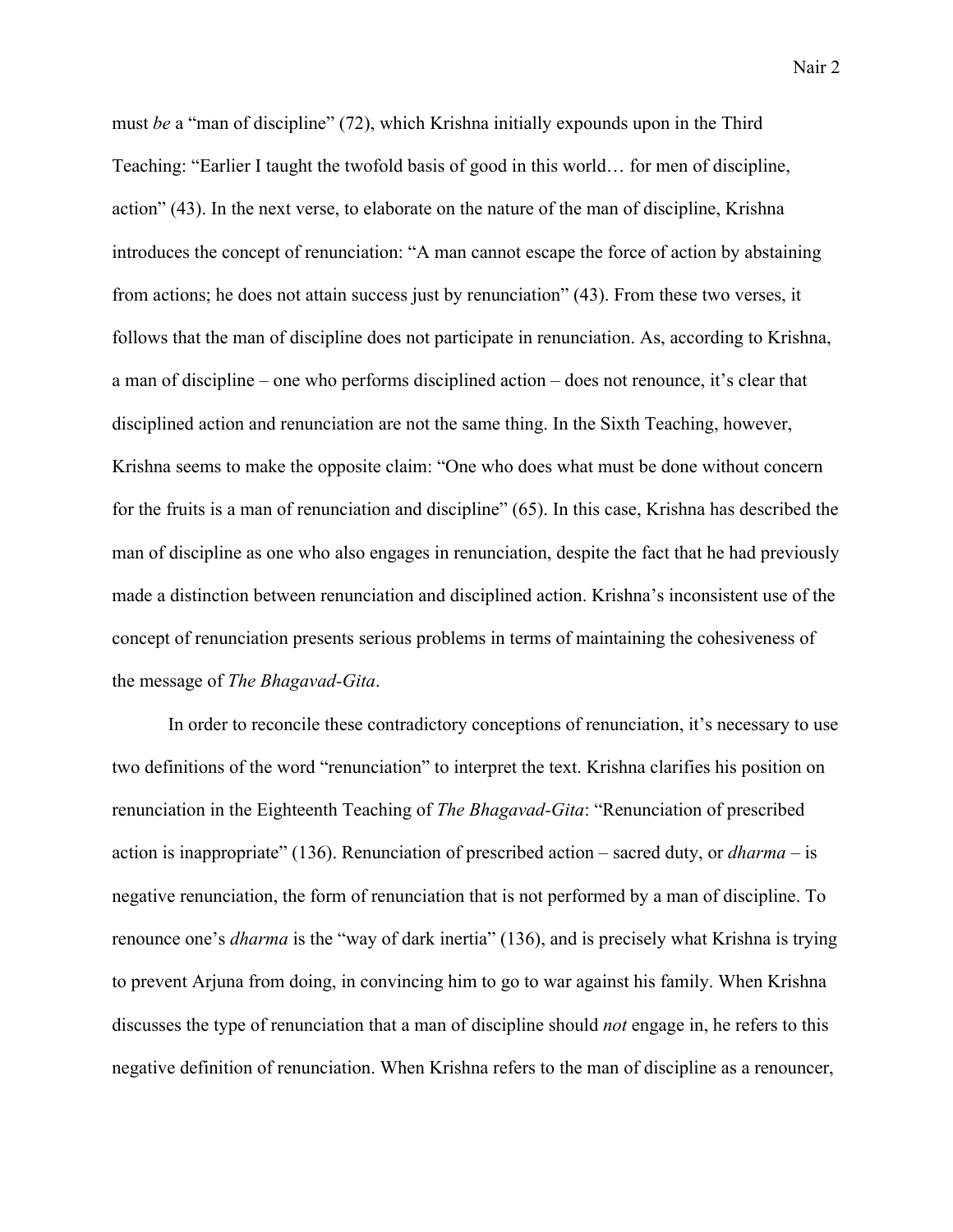Nair 3

however, he refers to the positive definition, in which "one performs prescribed action because it must be done, relinquishing attachment" (136). Positive renunciation is performing one's *dharma*, regardless of the outcome, and without attachment to any particular outcome. *This* is the renunciation that Krishna urges Arjuna to perform, so that he may go to war detached from the war's possible negative (and even positive) outcomes. It is from these two senses of the word "renunciation" that Krishna's views on renunciation and the man of discipline are given their proper context within Krishna's overall argument.

The man of discipline renounces attachment to the outcome of performing one's *dharma*, and so whenever Krishna uses the positive definition of "renunciation", he does so to describe a man of discipline – one who performs disciplined action. However, there are still verses in *The Bhagavad-Gita* that seem to imply that there is a distinction between disciplined action and positive renunciation, or in other words, that disciplined action could still occur without positive renunciation. For example, in the Fifth Teaching, Krishna says: "Renunciation and discipline in action both effect good beyond measure; but of the two, discipline in action surpasses renunciation of action" (59). This distinction between disciplined action and positive renunciation appears to be problematic, but upon further analysis, it's clear that Krishna's conception of positive renunciation refers only to the disciplined *man*, and not necessarily to disciplined action. Though an individual can perform actions in a disciplined manner, not all individuals are men of discipline, performing *dharma* with renunciation. It is necessary to make this slight distinction because it accounts for certain uses of the word "renunciation" that appear to not conform to the definitions of either positive or negative renunciation.

The concept of *dharma* is the central idea of *The Bhagavad-Gita*, but all explanations of *dharma* must necessarily consider situations in which sacred duties are or are not followed, and